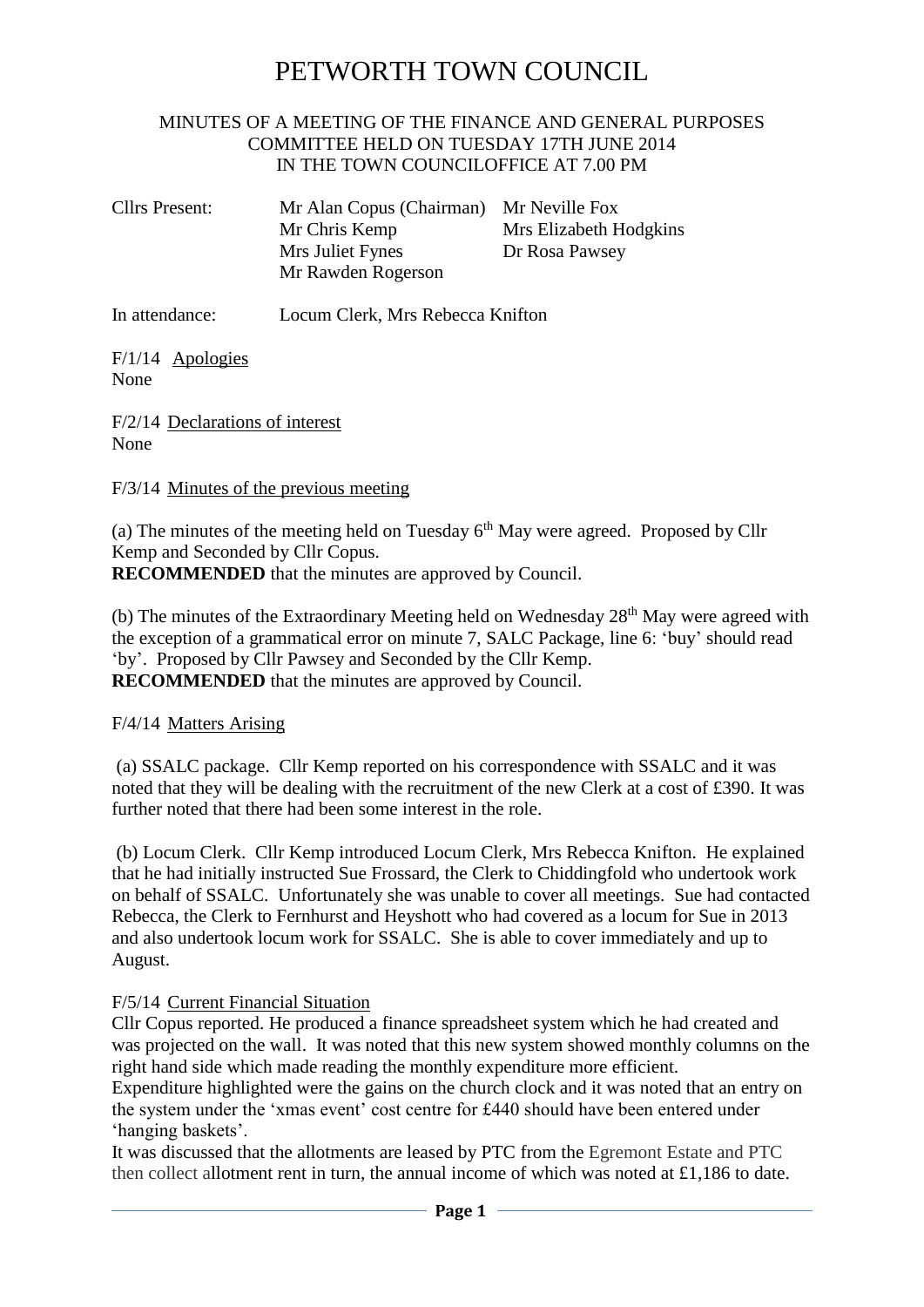# PETWORTH TOWN COUNCIL

It was noted that the VAT rebate had been received.

Discussions as to having a monthly record of payments and receipts were noted and it was agreed that Cllr Copus will develop and enhance the spreadsheet to include this facility. A separate column to include a percentage of budget remaining will also be added.

The subject of expenditure for the neighbourhood plan was debated and it was noted that there was £2,000 in this year's budget for the project.

### F/6/14 Grants

Cllrs Kemp and Copus reported on four grant applications, one of which, the payment of £300 towards the WW1 Anniversary had already been paid.

A grant request from Sylvia Beaufoy had been received but no specified figure was noted. The Committee discussed the importance of the youth club and that funding from WSCC had been revoked. Cllr Copus informed members that PTC had donated £1k in the previous year. Proposed by Cllr Copus and seconded by Cllr Pawsey.

It was agreed that a **RECOMMENDATION** should be made to Council to approve a grant of £1k.

A further grant request had been received from the Samaritans, yet again with no specified figure. It was noted that Council had awarded a grant of £100 in 2012.

Proposed by Cllr Fynes and seconded by Cllr Kemp.

It was agreed that a **RECOMMENDATION** should be made to Council to approve a grant of £100.

A final grant request from Outset Youth Action had been received. It was noted that a grant of £200 had been given in 2012. The letter had not provided any information on how their services would affect and benefit children within the Parish. It was agreed that the Clerk will write a letter to Outset to request further information.

**ACTION**: The Clerk to write to Outset.

### F/7/14 Cheque signing process

A procedure flow chart had been produced by Cllr Copus which all members had received. Proposed by Cllr Kemp and seconded by Cllr Rogerson. **RESOLVED** that the process be adopted.

It was noted that the Finance and General Purposes Committee does not hold meetings in August and December and therefore the process document could cause delays in payment. It was unanimously agreed that for these two months a meeting will be called for an appropriate Tuesday before full Council.

**ACTION:** Cllrs Pawsey and Copus to draft a similar procedure flow chart for quotes and contracts. The clerk to forward on relevant information in accordance with the new model standing orders supplied by NALC.

### F/8/14 Insurance

It was noted by the Committee that the Council's Insurance Policy had been due for renewal on the 1<sup>st</sup> of June. A quote had been received from Zurich under a 5 year fixed price plan but the quote had included an increase in value to the bus shelters to £6k each. It was also noted that the play equipment had increased in value. PTC to cross reference the insurer's value of Council property to that in the asset register. The Committee agreed that PTC should not under insure itself and as the Council's asset register had been mislaid, the retired Clerk will be contacted as to its whereabouts.

**ACTION:** find the asset register.

**ACTION:** contact Wicksteed to ask for a valuation on the play equipment.